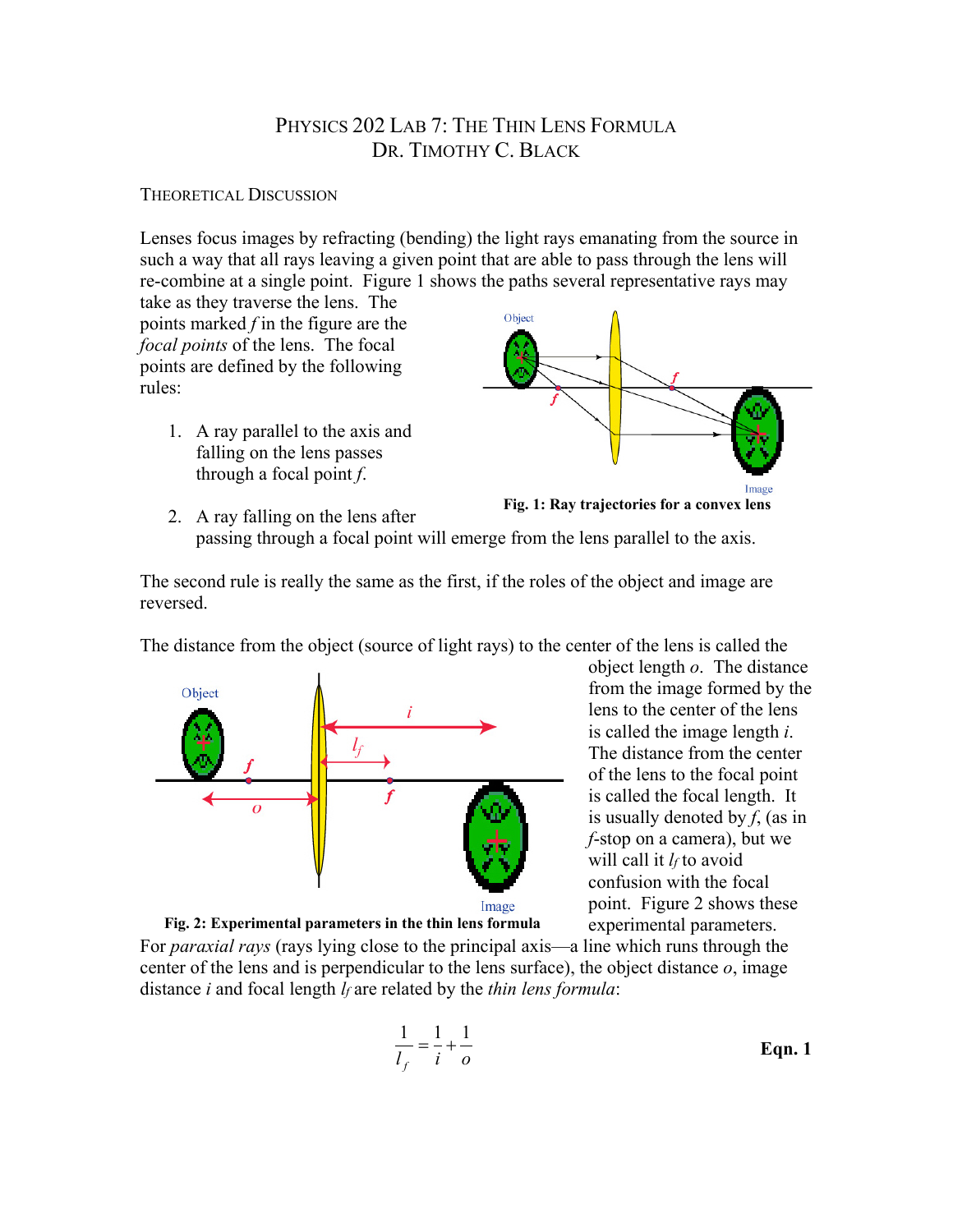For a given object distance, the longer the focal length, the farther from the lens the image will be located. In today's experiment, you will measure the focal length of a particular lens in two different ways and numerically compare the results of your measurements.

### EXPERIMENTAL PROCEDURE

#### **Part I: Focal length for finite object distances**

- 1. Repeat the following steps for (3) different values of the object distance *o*. Each value of *o* should differ from the others by at least 2 cm.
	- a. Record *o*.
	- b. Find the image distance *i* by bringing the viewing screen close to the lens and moving it away slowly. The image will decrease in size and come into focus. Adjust the distance until you get the sharpest possible focus. Record *i*.
	- c. Determine *lf* from equation 1.
- 2. When you have three different measurements of  $l_f$ , calculate a mean value  $\left\langle l_f^{\scriptscriptstyle{(1)}}\right\rangle$ and *rms* (root-mean-square) uncertainty  $\sigma_{rms}$  according to

$$
\langle l_f^{(1)} \rangle = \frac{1}{n} \sum_{j=1}^{n} l_{f_j} = \frac{l_{f_1} + l_{f_2} + l_{f_3}}{3}
$$

$$
\sigma_{rms} = \sqrt{\frac{1}{n} \sum_{j=1}^{n} (l_{f_j} - \langle l_f^{(1)} \rangle)^2} = \sqrt{\frac{(l_{f_1} - \langle l_f^{(1)} \rangle)^2 + (l_{f_2} - \langle l_f^{(1)} \rangle)^2 + (l_{f_3} - \langle l_f^{(1)} \rangle)^2}{3}}
$$

#### **Part II: Focal length for infinitely distant objects**

In this case you will image an object "at infinity". Infinity is, of course, relative. In fact, the object distance must only be very large compared to the focal length. You might, for instance, attempt to form an image of an object that is outside, by positioning your lens table in front of one of the windows (making sure that the blinds are open). To the extent that the object is very far away,

$$
\lim_{\rho \to \infty} \frac{1}{\rho} = 0
$$